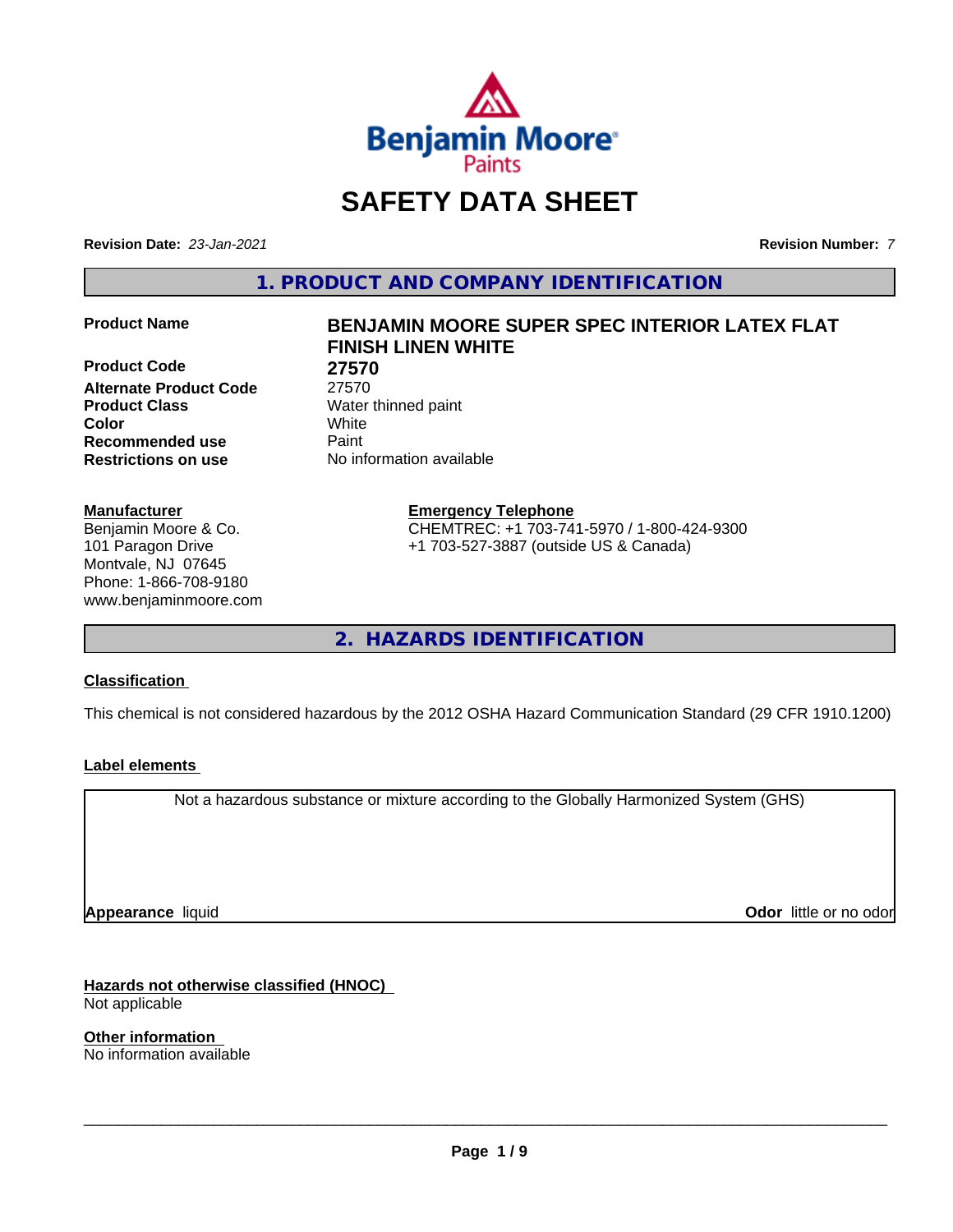**WARNING:** This product contains isothiazolinone compounds at levels of <0.1%. These substances are biocides commonly found in most paints and a variety of personal care products as a preservative. Certain individuals may be sensitive or allergic to these substances, even at low levels.

\_\_\_\_\_\_\_\_\_\_\_\_\_\_\_\_\_\_\_\_\_\_\_\_\_\_\_\_\_\_\_\_\_\_\_\_\_\_\_\_\_\_\_\_\_\_\_\_\_\_\_\_\_\_\_\_\_\_\_\_\_\_\_\_\_\_\_\_\_\_\_\_\_\_\_\_\_\_\_\_\_\_\_\_\_\_\_\_\_\_\_\_\_

# **3. COMPOSITION INFORMATION ON COMPONENTS**

| <b>Chemical name</b>   | <b>CAS No.</b>  | Weight-% |
|------------------------|-----------------|----------|
| Titanium dioxide       | 13463-67-7      | -10      |
| Diatomaceous earth     | 61790-53-2      | -10      |
| Kaolin.<br>ı, calcined | $2704 - 41 - 1$ |          |

|                                                  | 4. FIRST AID MEASURES                                                                                    |
|--------------------------------------------------|----------------------------------------------------------------------------------------------------------|
| <b>General Advice</b>                            | No hazards which require special first aid measures.                                                     |
| <b>Eye Contact</b>                               | Rinse thoroughly with plenty of water for at least 15 minutes and consult a<br>physician.                |
| <b>Skin Contact</b>                              | Wash off immediately with soap and plenty of water while removing all<br>contaminated clothes and shoes. |
| <b>Inhalation</b>                                | Move to fresh air. If symptoms persist, call a physician.                                                |
| Ingestion                                        | Clean mouth with water and afterwards drink plenty of water. Consult a physician<br>if necessary.        |
| <b>Most Important</b><br><b>Symptoms/Effects</b> | None known.                                                                                              |
| <b>Notes To Physician</b>                        | Treat symptomatically.                                                                                   |

**5. FIRE-FIGHTING MEASURES**

| <b>Suitable Extinguishing Media</b>                                    | Use extinguishing measures that are appropriate to local<br>circumstances and the surrounding environment.                                   |
|------------------------------------------------------------------------|----------------------------------------------------------------------------------------------------------------------------------------------|
| Protective equipment and precautions for firefighters                  | As in any fire, wear self-contained breathing apparatus<br>pressure-demand, MSHA/NIOSH (approved or equivalent)<br>and full protective gear. |
| <b>Specific Hazards Arising From The Chemical</b>                      | Closed containers may rupture if exposed to fire or<br>extreme heat.                                                                         |
| Sensitivity to mechanical impact                                       | No                                                                                                                                           |
| Sensitivity to static discharge                                        | No                                                                                                                                           |
| <b>Flash Point Data</b><br>Flash point (°F)<br><b>Flash Point (°C)</b> | Not applicable<br>Not applicable                                                                                                             |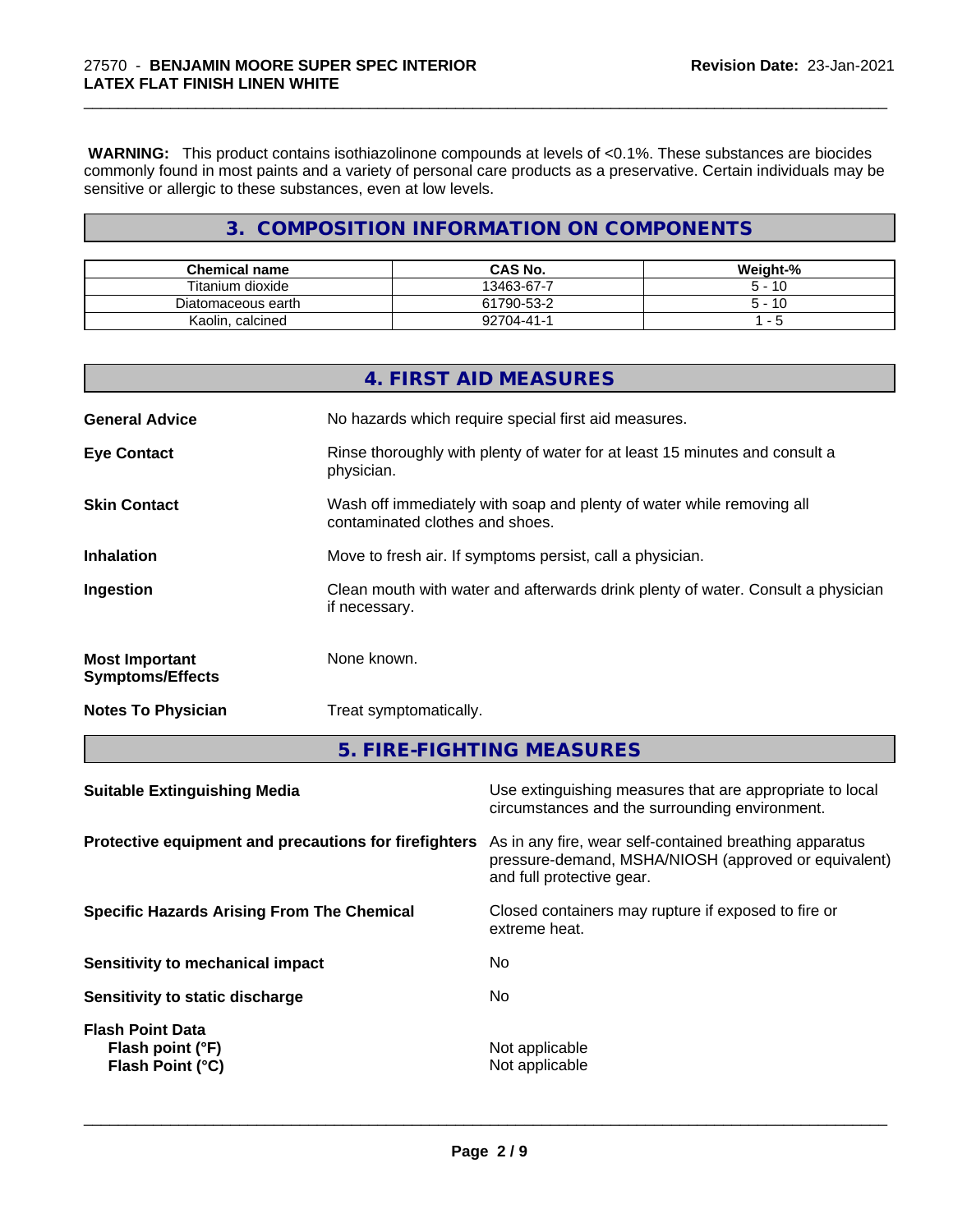### 27570 - **BENJAMIN MOORE SUPER SPEC INTERIOR LATEX FLAT FINISH LINEN WHITE**

| <b>NFPA</b><br>Health: 1                                      | <b>Flammability: 0</b> | <b>Instability: 0</b>            | <b>Special: Not Applicable</b> |
|---------------------------------------------------------------|------------------------|----------------------------------|--------------------------------|
| Lower flammability limit:<br><b>Upper flammability limit:</b> |                        | Not applicable<br>Not applicable |                                |
| <b>Flammability Limits In Air</b>                             |                        |                                  |                                |
| <b>Method</b>                                                 |                        | Not applicable                   |                                |

- 0 Not Hazardous
- 1 Slightly
- 2 Moderate
- 3 High
- 4 Severe

*The ratings assigned are only suggested ratings, the contractor/employer has ultimate responsibilities for NFPA ratings where this system is used.*

*Additional information regarding the NFPA rating system is available from the National Fire Protection Agency (NFPA) at www.nfpa.org.*

# **6. ACCIDENTAL RELEASE MEASURES**

| <b>Personal Precautions</b>      | Avoid contact with skin, eyes and clothing. Ensure adequate ventilation.                                                                                                         |
|----------------------------------|----------------------------------------------------------------------------------------------------------------------------------------------------------------------------------|
| <b>Other Information</b>         | Prevent further leakage or spillage if safe to do so.                                                                                                                            |
| <b>Environmental precautions</b> | See Section 12 for additional Ecological Information.                                                                                                                            |
| <b>Methods for Cleaning Up</b>   | Soak up with inert absorbent material. Sweep up and shovel into suitable<br>containers for disposal.                                                                             |
|                                  | 7. HANDLING AND STORAGE                                                                                                                                                          |
| Handling                         | Avoid contact with skin, eyes and clothing. Avoid breathing vapors, spray mists or<br>sanding dust. In case of insufficient ventilation, wear suitable respiratory<br>equipment. |
| <b>Storage</b>                   | Keep container tightly closed. Keep out of the reach of children.                                                                                                                |
| <b>Incompatible Materials</b>    | No information available                                                                                                                                                         |
|                                  |                                                                                                                                                                                  |

**8. EXPOSURE CONTROLS/PERSONAL PROTECTION**

#### **Exposure Limits**

| <b>Chemical name</b> | <b>ACGIH TLV</b>         | <b>OSHA PEL</b>              |
|----------------------|--------------------------|------------------------------|
| Titanium dioxide     | TWA: $10 \text{ mg/m}^3$ | <b>TWA</b><br>15 mg/m $^3$ - |
| Diatomaceous earth   | N/E                      |                              |
|                      |                          | TWA<br>$20$ mppcf -          |

#### **Legend**

ACGIH - American Conference of Governmental Industrial Hygienists Exposure Limits OSHA - Occupational Safety & Health Administration Exposure Limits N/E - Not Established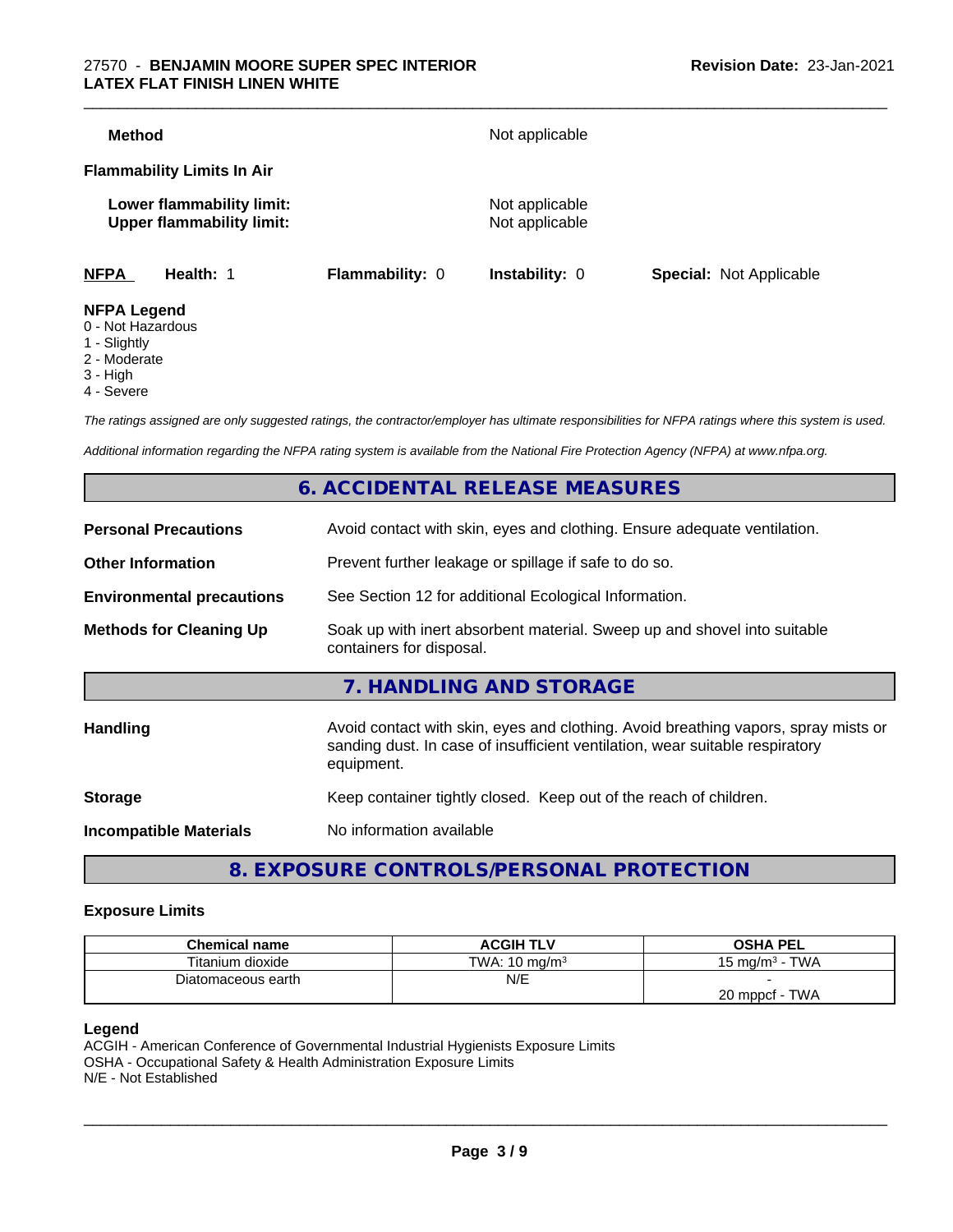| <b>Engineering Measures</b>          | Ensure adequate ventilation, especially in confined areas.               |
|--------------------------------------|--------------------------------------------------------------------------|
| <b>Personal Protective Equipment</b> |                                                                          |
| <b>Eye/Face Protection</b>           | Safety glasses with side-shields.                                        |
| <b>Skin Protection</b>               | Protective gloves and impervious clothing.                               |
| <b>Respiratory Protection</b>        | In case of insufficient ventilation wear suitable respiratory equipment. |
| <b>Hygiene Measures</b>              | Avoid contact with skin, eyes and clothing. Remove and wash contaminated |

clothing before re-use. Wash thoroughly after handling.

\_\_\_\_\_\_\_\_\_\_\_\_\_\_\_\_\_\_\_\_\_\_\_\_\_\_\_\_\_\_\_\_\_\_\_\_\_\_\_\_\_\_\_\_\_\_\_\_\_\_\_\_\_\_\_\_\_\_\_\_\_\_\_\_\_\_\_\_\_\_\_\_\_\_\_\_\_\_\_\_\_\_\_\_\_\_\_\_\_\_\_\_\_

# **9. PHYSICAL AND CHEMICAL PROPERTIES**

| Appearance                           | liquid                   |
|--------------------------------------|--------------------------|
| Odor                                 | little or no odor        |
| <b>Odor Threshold</b>                | No information available |
| Density (Ibs/gal)                    | $10.9 - 11.0$            |
| <b>Specific Gravity</b>              | $1.31 - 1.33$            |
| рH                                   | No information available |
| <b>Viscosity (cps)</b>               | No information available |
| Solubility(ies)                      | No information available |
| <b>Water solubility</b>              | No information available |
| <b>Evaporation Rate</b>              | No information available |
| Vapor pressure                       | No information available |
| <b>Vapor density</b>                 | No information available |
| Wt. % Solids                         | $40 - 50$                |
| Vol. % Solids                        | $25 - 35$                |
| Wt. % Volatiles                      | $50 - 60$                |
| Vol. % Volatiles                     | $65 - 75$                |
| <b>VOC Regulatory Limit (g/L)</b>    | < 50                     |
| <b>Boiling Point (°F)</b>            | 212                      |
| <b>Boiling Point (°C)</b>            | 100                      |
| Freezing point (°F)                  | 32                       |
| <b>Freezing Point (°C)</b>           | 0                        |
| Flash point (°F)                     | Not applicable           |
| Flash Point (°C)                     | Not applicable           |
| <b>Method</b>                        | Not applicable           |
| Flammability (solid, gas)            | Not applicable           |
| <b>Upper flammability limit:</b>     | Not applicable           |
| Lower flammability limit:            | Not applicable           |
| <b>Autoignition Temperature (°F)</b> | No information available |
| <b>Autoignition Temperature (°C)</b> | No information available |
| Decomposition Temperature (°F)       | No information available |
| Decomposition Temperature (°C)       | No information available |
| <b>Partition coefficient</b>         | No information available |

# **10. STABILITY AND REACTIVITY**

**Reactivity Not Applicable** Not Applicable

**Chemical Stability Chemical Stability** Stable under normal conditions.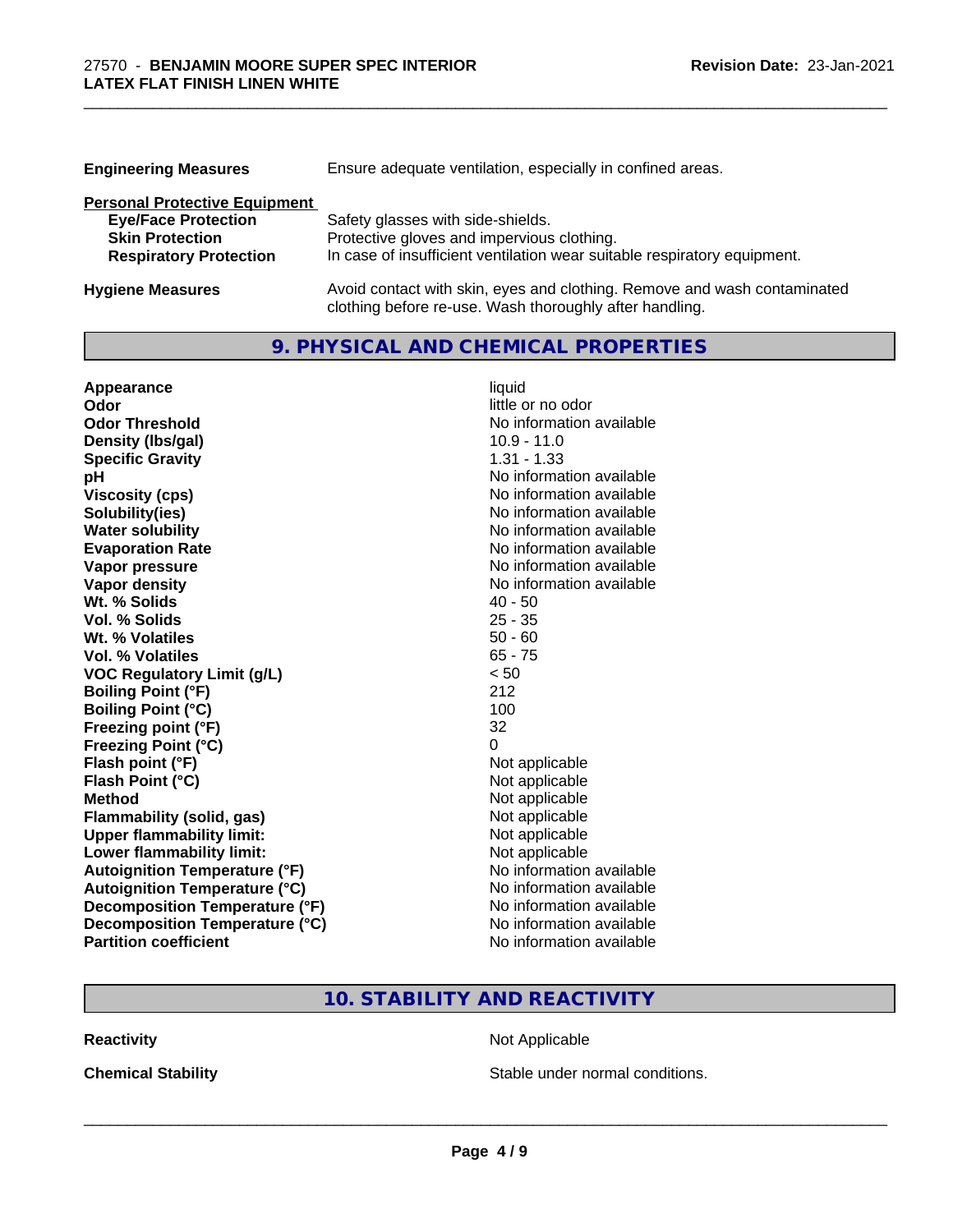| <b>Conditions to avoid</b>                                                                                                                                                                                                                                                                                                                                                                                              |                                                                                                                                                                                                                                                                                                                                                                                                          | Prevent from freezing.                                                                                                                                               |                 |  |
|-------------------------------------------------------------------------------------------------------------------------------------------------------------------------------------------------------------------------------------------------------------------------------------------------------------------------------------------------------------------------------------------------------------------------|----------------------------------------------------------------------------------------------------------------------------------------------------------------------------------------------------------------------------------------------------------------------------------------------------------------------------------------------------------------------------------------------------------|----------------------------------------------------------------------------------------------------------------------------------------------------------------------|-----------------|--|
| <b>Incompatible Materials</b><br><b>Hazardous Decomposition Products</b><br>Possibility of hazardous reactions                                                                                                                                                                                                                                                                                                          |                                                                                                                                                                                                                                                                                                                                                                                                          | No materials to be especially mentioned.                                                                                                                             |                 |  |
|                                                                                                                                                                                                                                                                                                                                                                                                                         |                                                                                                                                                                                                                                                                                                                                                                                                          | None under normal use.                                                                                                                                               |                 |  |
|                                                                                                                                                                                                                                                                                                                                                                                                                         |                                                                                                                                                                                                                                                                                                                                                                                                          | None under normal conditions of use.                                                                                                                                 |                 |  |
|                                                                                                                                                                                                                                                                                                                                                                                                                         |                                                                                                                                                                                                                                                                                                                                                                                                          | 11. TOXICOLOGICAL INFORMATION                                                                                                                                        |                 |  |
| <b>Product Information</b>                                                                                                                                                                                                                                                                                                                                                                                              |                                                                                                                                                                                                                                                                                                                                                                                                          |                                                                                                                                                                      |                 |  |
| Information on likely routes of exposure                                                                                                                                                                                                                                                                                                                                                                                |                                                                                                                                                                                                                                                                                                                                                                                                          |                                                                                                                                                                      |                 |  |
| <b>Principal Routes of Exposure</b>                                                                                                                                                                                                                                                                                                                                                                                     | Eye contact, skin contact and inhalation.                                                                                                                                                                                                                                                                                                                                                                |                                                                                                                                                                      |                 |  |
| <b>Acute Toxicity</b>                                                                                                                                                                                                                                                                                                                                                                                                   |                                                                                                                                                                                                                                                                                                                                                                                                          |                                                                                                                                                                      |                 |  |
| <b>Product Information</b>                                                                                                                                                                                                                                                                                                                                                                                              | No information available                                                                                                                                                                                                                                                                                                                                                                                 |                                                                                                                                                                      |                 |  |
| Symptoms related to the physical, chemical and toxicological characteristics                                                                                                                                                                                                                                                                                                                                            |                                                                                                                                                                                                                                                                                                                                                                                                          |                                                                                                                                                                      |                 |  |
| <b>Symptoms</b>                                                                                                                                                                                                                                                                                                                                                                                                         |                                                                                                                                                                                                                                                                                                                                                                                                          | No information available                                                                                                                                             |                 |  |
| Delayed and immediate effects as well as chronic effects from short and long-term exposure                                                                                                                                                                                                                                                                                                                              |                                                                                                                                                                                                                                                                                                                                                                                                          |                                                                                                                                                                      |                 |  |
| Eye contact<br><b>Skin contact</b><br><b>Inhalation</b><br>Ingestion<br><b>Sensitization</b><br><b>Neurological Effects</b><br><b>Mutagenic Effects</b><br><b>Reproductive Effects</b><br><b>Developmental Effects</b><br><b>Target organ effects</b><br><b>STOT - single exposure</b><br><b>STOT - repeated exposure</b><br>Other adverse effects<br><b>Aspiration Hazard</b><br><b>Numerical measures of toxicity</b> | May cause slight irritation.<br>skin and cause irritation.<br>May cause irritation of respiratory tract.<br>No information available<br>No information available.<br>No information available.<br>No information available.<br>No information available.<br>No information available.<br>No information available.<br>No information available.<br>No information available.<br>No information available | Substance may cause slight skin irritation. Prolonged or repeated contact may dry<br>Ingestion may cause gastrointestinal irritation, nausea, vomiting and diarrhea. |                 |  |
| The following values are calculated based on chapter 3.1 of the GHS document                                                                                                                                                                                                                                                                                                                                            |                                                                                                                                                                                                                                                                                                                                                                                                          |                                                                                                                                                                      |                 |  |
| <b>ATEmix (oral)</b><br><b>ATEmix (dermal)</b>                                                                                                                                                                                                                                                                                                                                                                          | 31101 mg/kg<br>162962 mg/kg                                                                                                                                                                                                                                                                                                                                                                              |                                                                                                                                                                      |                 |  |
| <b>Component Information</b>                                                                                                                                                                                                                                                                                                                                                                                            |                                                                                                                                                                                                                                                                                                                                                                                                          |                                                                                                                                                                      |                 |  |
| Chemical name                                                                                                                                                                                                                                                                                                                                                                                                           | Oral LD50                                                                                                                                                                                                                                                                                                                                                                                                | Dermal LD50                                                                                                                                                          | Inhalation LC50 |  |
| Titanium dioxide                                                                                                                                                                                                                                                                                                                                                                                                        | > 10000 mg/kg (Rat)                                                                                                                                                                                                                                                                                                                                                                                      |                                                                                                                                                                      |                 |  |
| 13463-67-7                                                                                                                                                                                                                                                                                                                                                                                                              |                                                                                                                                                                                                                                                                                                                                                                                                          |                                                                                                                                                                      |                 |  |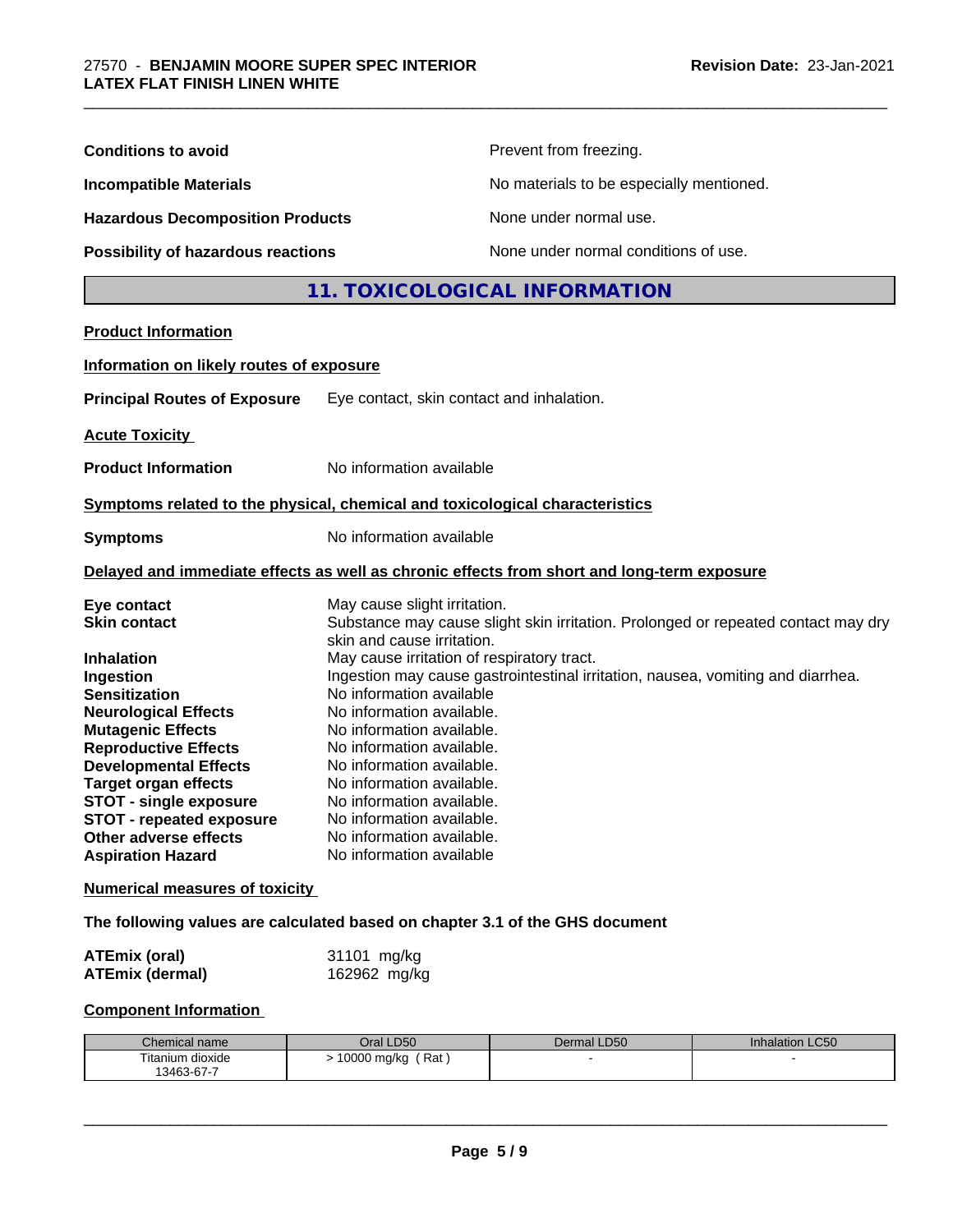#### 27570 - **BENJAMIN MOORE SUPER SPEC INTERIOR LATEX FLAT FINISH LINEN WHITE**

| <b>Aaolin</b><br>calcined<br>.<br><b>00-</b> | Rat<br>2000<br>zuu<br>11 N.C<br>ີ |  |
|----------------------------------------------|-----------------------------------|--|

\_\_\_\_\_\_\_\_\_\_\_\_\_\_\_\_\_\_\_\_\_\_\_\_\_\_\_\_\_\_\_\_\_\_\_\_\_\_\_\_\_\_\_\_\_\_\_\_\_\_\_\_\_\_\_\_\_\_\_\_\_\_\_\_\_\_\_\_\_\_\_\_\_\_\_\_\_\_\_\_\_\_\_\_\_\_\_\_\_\_\_\_\_

#### **Chronic Toxicity**

#### **Carcinogenicity**

*The information below indicateswhether each agency has listed any ingredient as a carcinogen:.*

| Chemical<br>name               | <b>IARC</b>                               | NTP | $\sim$ $\sim$<br>אחטט |
|--------------------------------|-------------------------------------------|-----|-----------------------|
|                                | .<br>クロ<br>Human<br>Possible<br><u>__</u> |     | Listed                |
| .<br>dioxide<br><b>itanium</b> | Carcinoɑen                                |     |                       |

• Although IARC has classified titanium dioxide as possibly carcinogenic to humans (2B), their summary concludes: "No significant exposure to titanium dioxide is thought to occur during the use of products in which titanium dioxide is bound to other materials, such as paint."

#### **Legend**

IARC - International Agency for Research on Cancer NTP - National Toxicity Program OSHA - Occupational Safety & Health Administration

**12. ECOLOGICAL INFORMATION**

## **Ecotoxicity Effects**

The environmental impact of this product has not been fully investigated.

### **Product Information**

#### **Acute Toxicity to Fish**

No information available

#### **Acute Toxicity to Aquatic Invertebrates**

No information available

#### **Acute Toxicity to Aquatic Plants**

No information available

#### **Persistence / Degradability**

No information available.

#### **Bioaccumulation**

No information available.

#### **Mobility in Environmental Media**

No information available.

#### **Ozone**

No information available

### **Component Information**

#### **Acute Toxicity to Fish**

Titanium dioxide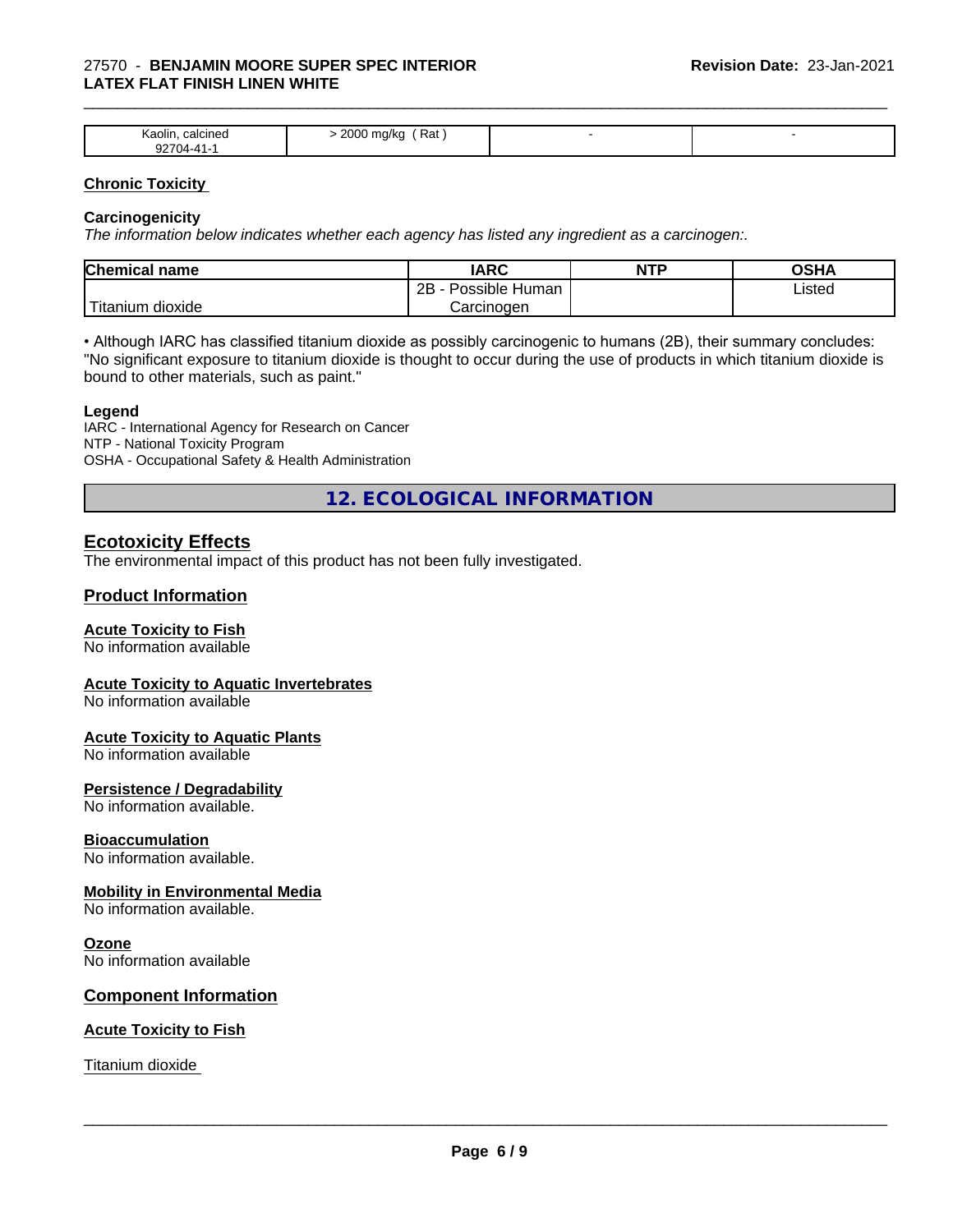$LC50:$  > 1000 mg/L (Fathead Minnow - 96 hr.)

#### **Acute Toxicity to Aquatic Invertebrates**

No information available

#### **Acute Toxicity to Aquatic Plants**

No information available

|                              | 13. DISPOSAL CONSIDERATIONS                                                                                                                                                                                               |
|------------------------------|---------------------------------------------------------------------------------------------------------------------------------------------------------------------------------------------------------------------------|
| <b>Waste Disposal Method</b> | Dispose of in accordance with federal, state, and local regulations. Local<br>requirements may vary, consult your sanitation department or state-designated<br>environmental protection agency for more disposal options. |
|                              | 14. TRANSPORT INFORMATION                                                                                                                                                                                                 |
| <b>DOT</b>                   | Not regulated                                                                                                                                                                                                             |
| <b>ICAO/IATA</b>             | Not regulated                                                                                                                                                                                                             |
| <b>IMDG / IMO</b>            | Not regulated                                                                                                                                                                                                             |
|                              | <b>15. REGULATORY INFORMATION</b>                                                                                                                                                                                         |

\_\_\_\_\_\_\_\_\_\_\_\_\_\_\_\_\_\_\_\_\_\_\_\_\_\_\_\_\_\_\_\_\_\_\_\_\_\_\_\_\_\_\_\_\_\_\_\_\_\_\_\_\_\_\_\_\_\_\_\_\_\_\_\_\_\_\_\_\_\_\_\_\_\_\_\_\_\_\_\_\_\_\_\_\_\_\_\_\_\_\_\_\_

# **International Inventories**

| <b>TSCA: United States</b> | Yes - All components are listed or exempt. |
|----------------------------|--------------------------------------------|
| <b>DSL: Canada</b>         | Yes - All components are listed or exempt. |

### **Federal Regulations**

#### **SARA 311/312 hazardous categorization**

| Acute health hazard               | No |
|-----------------------------------|----|
| Chronic Health Hazard             | No |
| Fire hazard                       | No |
| Sudden release of pressure hazard | Nο |
| Reactive Hazard                   | N٥ |

## **SARA 313**

Section 313 of Title III of the Superfund Amendments and Reauthorization Act of 1986 (SARA). This product contains a chemical or chemicals which are subject to the reporting requirements of the Act and Title 40 of the Code of Federal Regulations, Part 372:

*None*

#### **Clean Air Act,Section 112 Hazardous Air Pollutants (HAPs) (see 40 CFR 61)**

This product contains the following HAPs: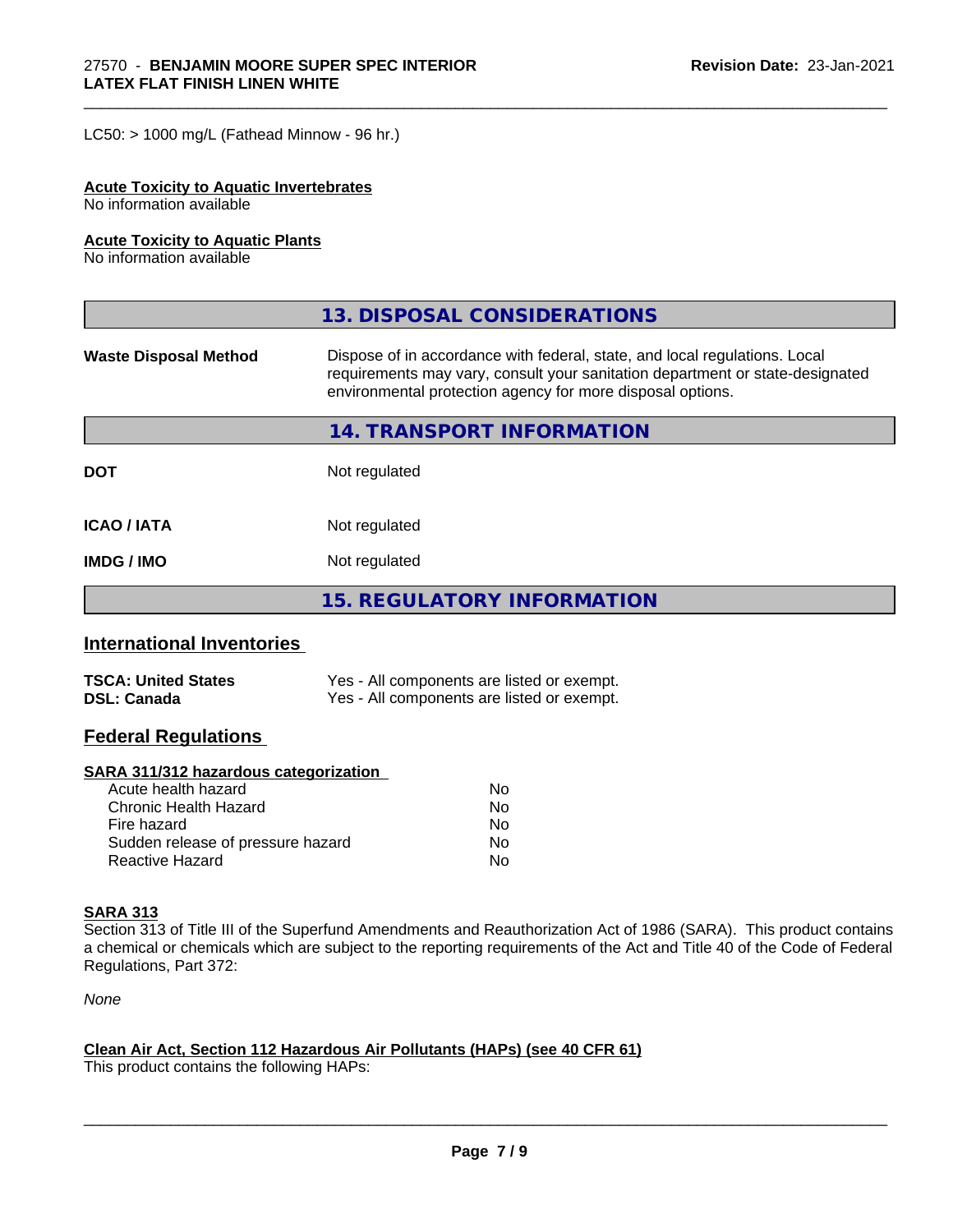*None*

# **US State Regulations**

### **California Proposition 65**

**AVIMARNING:** Cancer and Reproductive Harm– www.P65warnings.ca.gov

#### **State Right-to-Know**

| --<br>Chemical<br>name                              | $1000 + 10$<br>IVIA<br><i>J</i> aunuscus | . Jersev<br><b>New</b> | nnsylvania |
|-----------------------------------------------------|------------------------------------------|------------------------|------------|
| $- \cdot$ .<br>$\cdots$<br>dioxide<br>.um<br>ltanii |                                          |                        |            |
| Diatomaceous earth                                  |                                          |                        |            |

\_\_\_\_\_\_\_\_\_\_\_\_\_\_\_\_\_\_\_\_\_\_\_\_\_\_\_\_\_\_\_\_\_\_\_\_\_\_\_\_\_\_\_\_\_\_\_\_\_\_\_\_\_\_\_\_\_\_\_\_\_\_\_\_\_\_\_\_\_\_\_\_\_\_\_\_\_\_\_\_\_\_\_\_\_\_\_\_\_\_\_\_\_

#### **Legend**

X - Listed

| <b>16. OTHER INFORMATION</b> |           |                                                                            |                      |          |  |  |  |
|------------------------------|-----------|----------------------------------------------------------------------------|----------------------|----------|--|--|--|
| HMIS -                       | Health: 1 | <b>Flammability: 0</b>                                                     | <b>Reactivity: 0</b> | $PPE: -$ |  |  |  |
| <b>HMIS Legend</b>           |           |                                                                            |                      |          |  |  |  |
| 0 - Minimal Hazard           |           |                                                                            |                      |          |  |  |  |
| 1 - Slight Hazard            |           |                                                                            |                      |          |  |  |  |
| 2 - Moderate Hazard          |           |                                                                            |                      |          |  |  |  |
| 3 - Serious Hazard           |           |                                                                            |                      |          |  |  |  |
| 4 - Severe Hazard            |           |                                                                            |                      |          |  |  |  |
| * - Chronic Hazard           |           |                                                                            |                      |          |  |  |  |
|                              |           | X - Consult your supervisor or S.O.P. for "Special" handling instructions. |                      |          |  |  |  |
|                              |           |                                                                            |                      |          |  |  |  |

*Note: The PPE rating has intentionally been left blank. Choose appropriate PPE that will protect employees from the hazards the material will present under the actual normal conditions of use.*

*Caution: HMISÒ ratings are based on a 0-4 rating scale, with 0 representing minimal hazards or risks, and 4 representing significant hazards or risks. Although HMISÒ ratings are not required on MSDSs under 29 CFR 1910.1200, the preparer, has chosen to provide them. HMISÒ ratings are to be used only in conjunction with a fully implemented HMISÒ program by workers who have received appropriate HMISÒ training. HMISÒ is a registered trade and service mark of the NPCA. HMISÒ materials may be purchased exclusively from J. J. Keller (800) 327-6868.*

 **WARNING!** If you scrape, sand, or remove old paint, you may release lead dust. LEAD IS TOXIC. EXPOSURE TO LEAD DUST CAN CAUSE SERIOUS ILLNESS, SUCH AS BRAIN DAMAGE, ESPECIALLY IN CHILDREN. PREGNANT WOMEN SHOULD ALSO AVOID EXPOSURE.Wear a NIOSH approved respirator to control lead exposure. Clean up carefully with a HEPA vacuum and a wet mop. Before you start, find out how to protect yourself and your family by contacting the National Lead Information Hotline at 1-800-424-LEAD or log on to www.epa.gov/lead.

**Prepared By** Product Stewardship Department Benjamin Moore & Co. 101 Paragon Drive Montvale, NJ 07645 800-225-5554